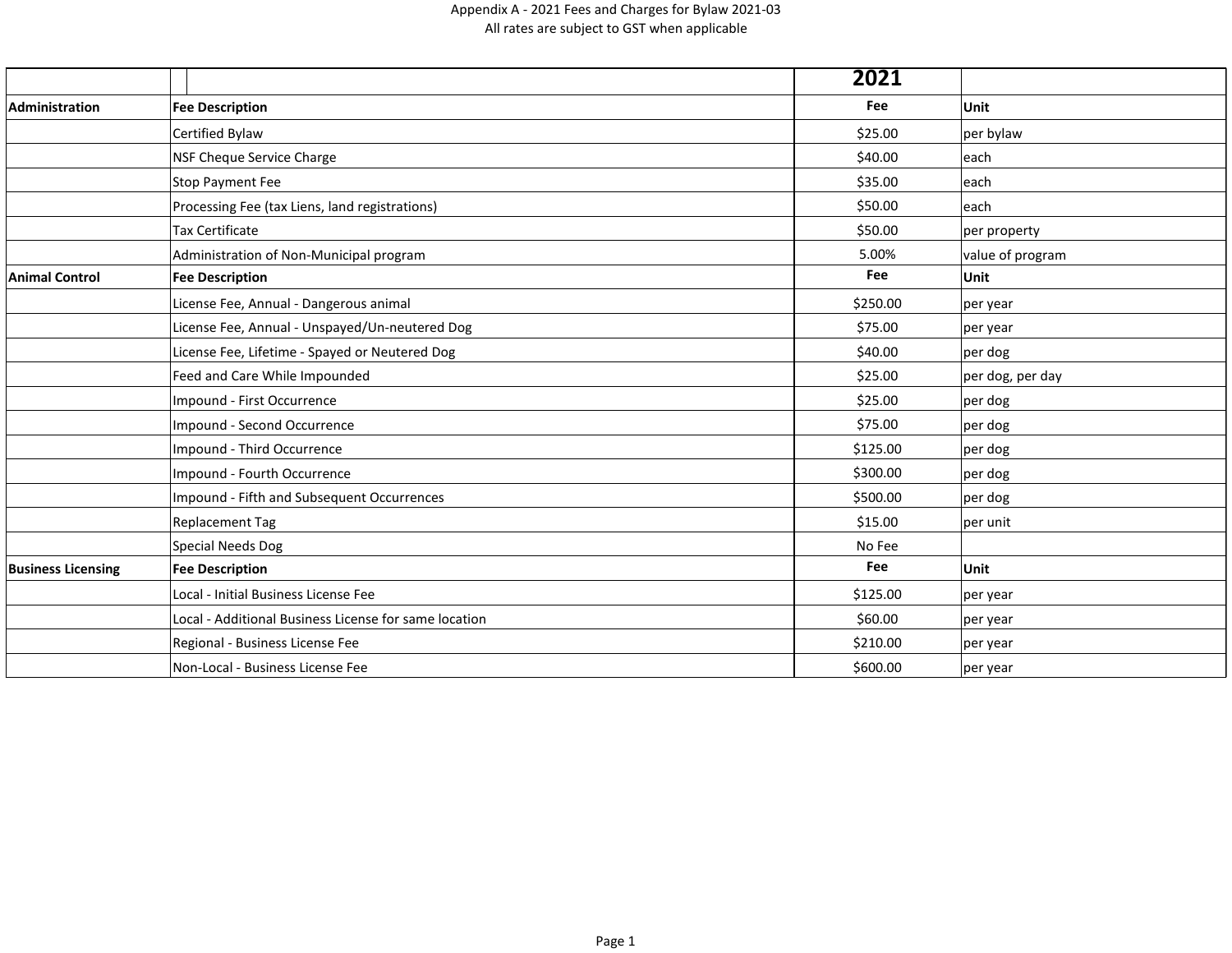|                     |                                                                                                                                          | 2021                              |                                             |
|---------------------|------------------------------------------------------------------------------------------------------------------------------------------|-----------------------------------|---------------------------------------------|
| <b>Cable System</b> | <b>Fee Description</b>                                                                                                                   | Fee                               | Unit                                        |
|                     | Analog Service - Residential Regular Rate                                                                                                | \$47.25                           | per month                                   |
|                     | Analog Service - Residential Senior Rate                                                                                                 | \$43.58                           | per month                                   |
|                     | Analog Service - Single Unit Commercial Rate                                                                                             | \$47.39                           | per month                                   |
|                     | Analog Service - Multi Unit Commercial / Institution:                                                                                    |                                   |                                             |
|                     | Base Rate, plus                                                                                                                          | \$150.00                          | per month, plus room/site rate              |
|                     | Room/Site Rate from May 1st to September 30th Inclusive                                                                                  | \$18.00                           | per room per month                          |
|                     | Room/Site Rate from October 1st to April 30th Inclusive                                                                                  | \$6.00                            | per room per month                          |
|                     | Digital Service - Residential Regular Rate                                                                                               | \$74.03                           | per month                                   |
|                     | Digital Service - Residential Senior Rate                                                                                                | \$66.68                           | per month                                   |
|                     | Digital Service - Programming Fee for Additional Digital Receiver                                                                        | \$5.40                            | per month                                   |
|                     | Digital Additional Programming:                                                                                                          |                                   |                                             |
|                     | Digital Specialty Packages #1 Educational, #2 Business & Info, #3 Variety & Special Int, #4 Lifestyle,<br>#5 Primetime, #7 Family & Kids | \$5.40                            | per package per month                       |
|                     | Digital Specialty Package #8 - Premium Movies                                                                                            | \$20.50                           | per package per month                       |
|                     | Digital Specialty Package - Entertainment HD                                                                                             | \$8.50                            | per package per month                       |
|                     | Digital Sports HD                                                                                                                        | \$5.00                            | per package per month                       |
|                     | Digital Sportnet World HD                                                                                                                | \$20.00                           | per package per month                       |
|                     | Digital Network News HD                                                                                                                  | \$6.00                            | per package per month                       |
|                     | Digital Hollywood Suites HD                                                                                                              | \$8.00                            | per package per month                       |
|                     | Commercial Sportsnet (distribution in Lounges/Bars/Restaruants)                                                                          | \$50.00                           | Seating capacity 51-100, per month          |
|                     | Commercial Sportsnet (distribution in Lounges/Bars/Restaruants)                                                                          | \$62.50                           | Seating capacity 101-150, per month         |
|                     | High Definition Additional Programming:                                                                                                  |                                   |                                             |
|                     | Connection for new service:                                                                                                              |                                   |                                             |
|                     | Administration/Connection Fee (Connection already exists)                                                                                | \$55.00                           | per connection                              |
|                     | Connection prior to the 15th of the month                                                                                                | 1 month Levy                      |                                             |
|                     | Connection after 15th of the month<br>Service Charge - New Installation                                                                  | 50% of Monthly Levy<br>Cost+15%   | per installation                            |
|                     | Service Charge - Late Penalty & Disconnection                                                                                            | 10% of outstanding                | per month                                   |
|                     |                                                                                                                                          | balance                           |                                             |
|                     | Service Charge - Re-connection for Arrears                                                                                               | \$90.00 plus one month<br>service | per re-connection                           |
|                     | Service Charge - Transfer (Name change only, same location)                                                                              | \$25.00                           | per transfer                                |
|                     | <b>Fibre Optic Rental</b>                                                                                                                | \$315.00                          | per month per 1 pair of fibre               |
|                     |                                                                                                                                          |                                   |                                             |
|                     | Additional Fibre Optic Rental                                                                                                            | \$55.00                           | per month Per each additional pair of fibre |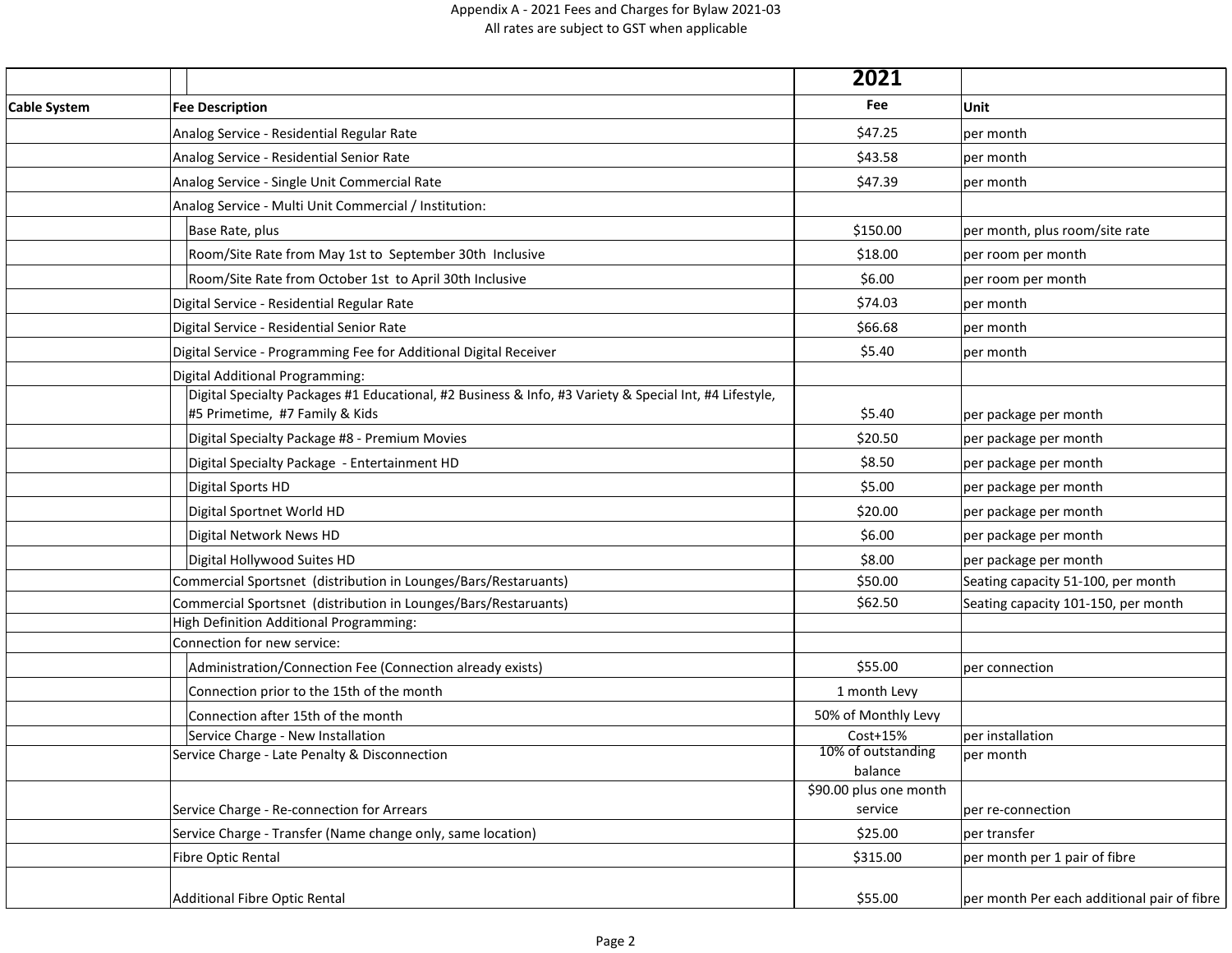|                                          |                                                                                                       | 2021              |                                         |
|------------------------------------------|-------------------------------------------------------------------------------------------------------|-------------------|-----------------------------------------|
| <b>Camping Bylaw</b>                     | <b>Fee Description</b>                                                                                | Fee               | Unit                                    |
|                                          | Fee to remove a tent                                                                                  | \$75.00           | per tent                                |
|                                          | Storage fee for tent                                                                                  | \$10.00           | per tent per day                        |
| <b>Cemetery</b>                          | <b>Fee Description</b>                                                                                | Fee               | Unit                                    |
|                                          | Disinterment or Reinterment of any Cadaver                                                            | actual costs      | $ $ each                                |
|                                          | Interment of a Cadaver - Normal Business Hours                                                        | \$625.00          | $ $ each                                |
|                                          | Interment of a Cadaver - Outside Normal Business Hours                                                | actual costs      | $ $ each                                |
|                                          | Interment of Ashes - Normal Business Hours                                                            | \$425.00          | $ $ each                                |
|                                          |                                                                                                       | \$210             |                                         |
|                                          | Interment of Ashes - Outside Normal Business Hours                                                    | plus actual costs | each                                    |
|                                          | Plot and Perpetual Care - Ashes                                                                       | \$300.00          | $ $ each                                |
|                                          | Plot and Perpetual Care - Cadaver                                                                     | \$575.00          | $ $ each                                |
| Development & Planning   Fee Description |                                                                                                       | Fee               | <b>Unit</b>                             |
|                                          | Advertising - Required Advertising associated with any application                                    | \$80              | signage replacement fee                 |
|                                          | Appeal to Council                                                                                     | \$105.00          | per application                         |
|                                          | Application to Consolidate                                                                            | \$105.00          | per application                         |
|                                          | Cash in Lieu of on-site parking                                                                       | \$3,100.00        | per space                               |
|                                          | Development Permit Application - Change of Use                                                        | \$210.00          | per application                         |
|                                          | Development Permit Application - Commercial, Institutional, Industrial, Multi-Residential, New Builds |                   |                                         |
|                                          | Base Rate, plus                                                                                       | \$260.00          | per application, plus square foot rate  |
|                                          | Square Foot Rate                                                                                      | \$0.25            | per square foot of development          |
|                                          | Development Permit Application - Demolition                                                           | \$210.00          | per application                         |
|                                          | Demolition: Redevelopment Security Deposit                                                            | \$1.00            | per square foot of lot                  |
|                                          | Development Permit Application - Major Alteration (additions and changes to main building)            | \$105.00          | per application                         |
|                                          | Development Permit Application - Minor Alteration (decks and non-dwelling accessory structures)       | \$25.00           | per application                         |
|                                          | Development Permit Application - Residential New Build (Single-Detached/Secondary Suite)              | \$155.00          | per dwelling unit                       |
|                                          | Development Permit Application - Signage                                                              | \$25.00           | per application                         |
|                                          | <b>Extension of Approval</b>                                                                          | \$105.00          | per application                         |
|                                          | <b>OCP Amendment application</b>                                                                      | \$1,030.00        | per application                         |
|                                          | Permanent Road Closure Application                                                                    | \$210.00          | per application                         |
|                                          | Planning - Designated Municipal Historic Site                                                         | \$0.00            | per application                         |
|                                          | Subdivision Application Fee                                                                           | \$105.00          | per lot created- Min. \$250-Max. \$1000 |
|                                          | Temporary Development Permit - Less than 7 days                                                       | \$25.00           | per application                         |
|                                          | Temporary Development Permit - More than 7 days                                                       | \$105.00          | per application                         |
|                                          | <b>Variance Application</b>                                                                           | \$105.00          | per application                         |
|                                          | Zoning Amendment Application Fee                                                                      | \$410.00          | per application                         |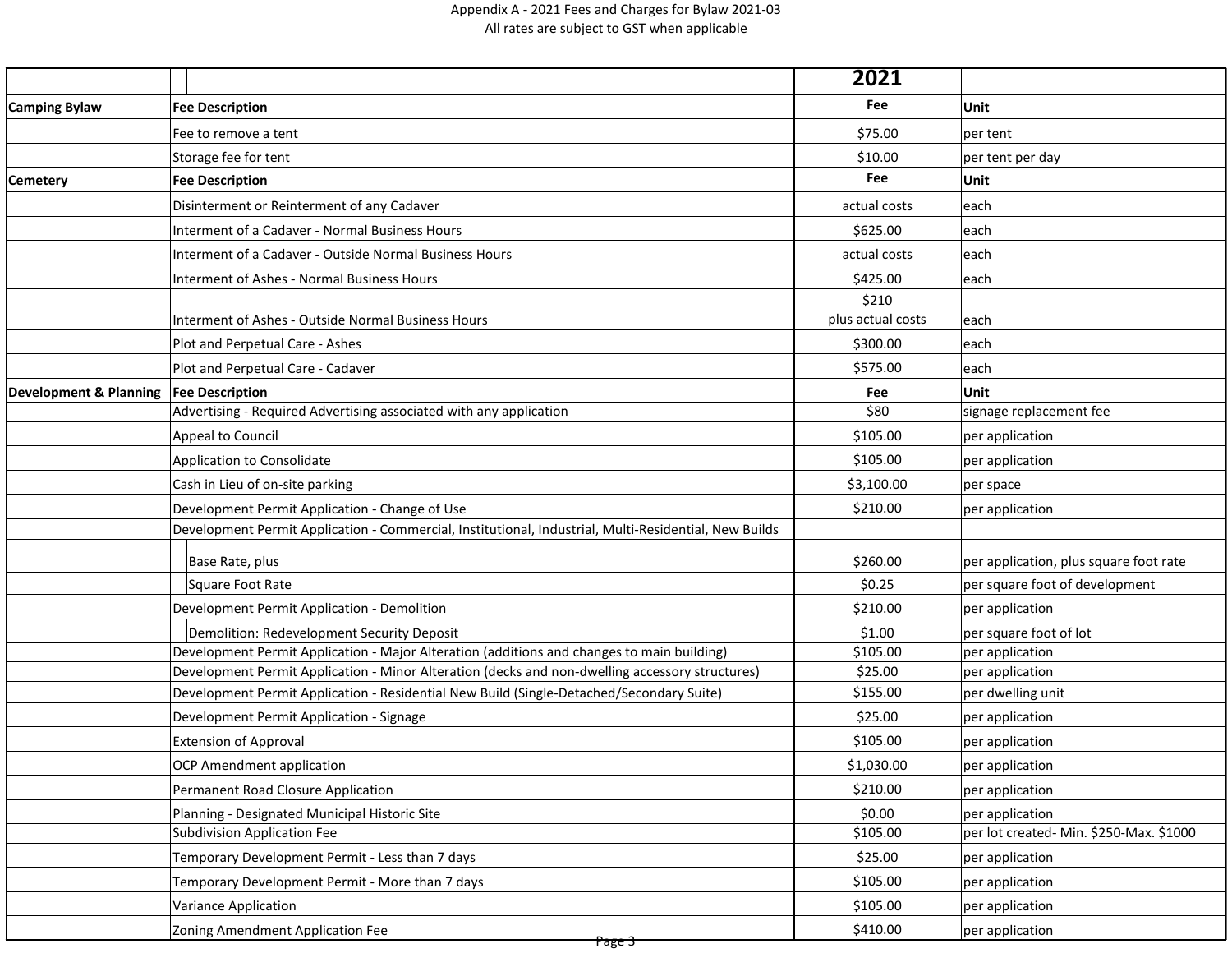|                        |                                                                       | 2021                  |                                                 |
|------------------------|-----------------------------------------------------------------------|-----------------------|-------------------------------------------------|
| <b>Fire Protection</b> | <b>Fee Description</b>                                                | Fee                   | Unit                                            |
|                        | <b>Inspection Service: Third Party Requests for Business Premises</b> | \$75.00               | per hour                                        |
|                        | Inspection Service: File Search                                       | \$75.00               | per hour                                        |
|                        | Inspection Service: Request for on-site inspection                    | \$75.00               | per hour                                        |
|                        | Inspection Service: Non-routine inspection                            | \$75.00               | per hour                                        |
|                        | <b>Burning Permit Application</b>                                     | \$0.00                | per application                                 |
|                        | False Alarm Responses:                                                |                       |                                                 |
|                        | 1-2 responses per calendar year                                       | No Fee                |                                                 |
|                        | 3-5 responses per calendar year                                       | \$250.00              | per response                                    |
|                        | greater than five responses per calendar year                         | \$500.00              | per response                                    |
|                        | <b>Emergency Response</b>                                             | \$0.00                |                                                 |
|                        | Base Rate, plus                                                       | \$500.00              | per hour, per unit plus disposable<br>materials |
|                        | Disposable materials                                                  | Costs + 21.5% Markup  |                                                 |
|                        | Confined Space Rescue Stand-by                                        | \$500.00              | per request                                     |
|                        | Confined Space Rescue Response                                        | $$500 + actual costs$ | per response                                    |
| <b>Public Works</b>    | <b>Fee Description</b>                                                | Fee                   | Unit                                            |
|                        | Equipment Rental including operator:                                  |                       |                                                 |
|                        | Backhoe                                                               | \$150.00              | per hour (one hour min.)                        |
|                        | Dump Truck                                                            | \$150.00              | per hour (one hour min.)                        |
|                        | Labour:                                                               |                       |                                                 |
|                        | Service Call / double time                                            | \$150.00              | per employee per hour (min 4 hrs)               |
|                        | Service Call / time and half                                          | \$120.00              | per employee per hour (min 4 hrs)               |
|                        | Service Call / normal business hours                                  | \$80.00               | per employee per hour (min 1 hr)                |
|                        | Other:                                                                |                       |                                                 |
|                        | External contractor and material mark-up                              | 21.5%                 |                                                 |
|                        | Municipal Dock Rental                                                 | \$105.00              | per foot per season                             |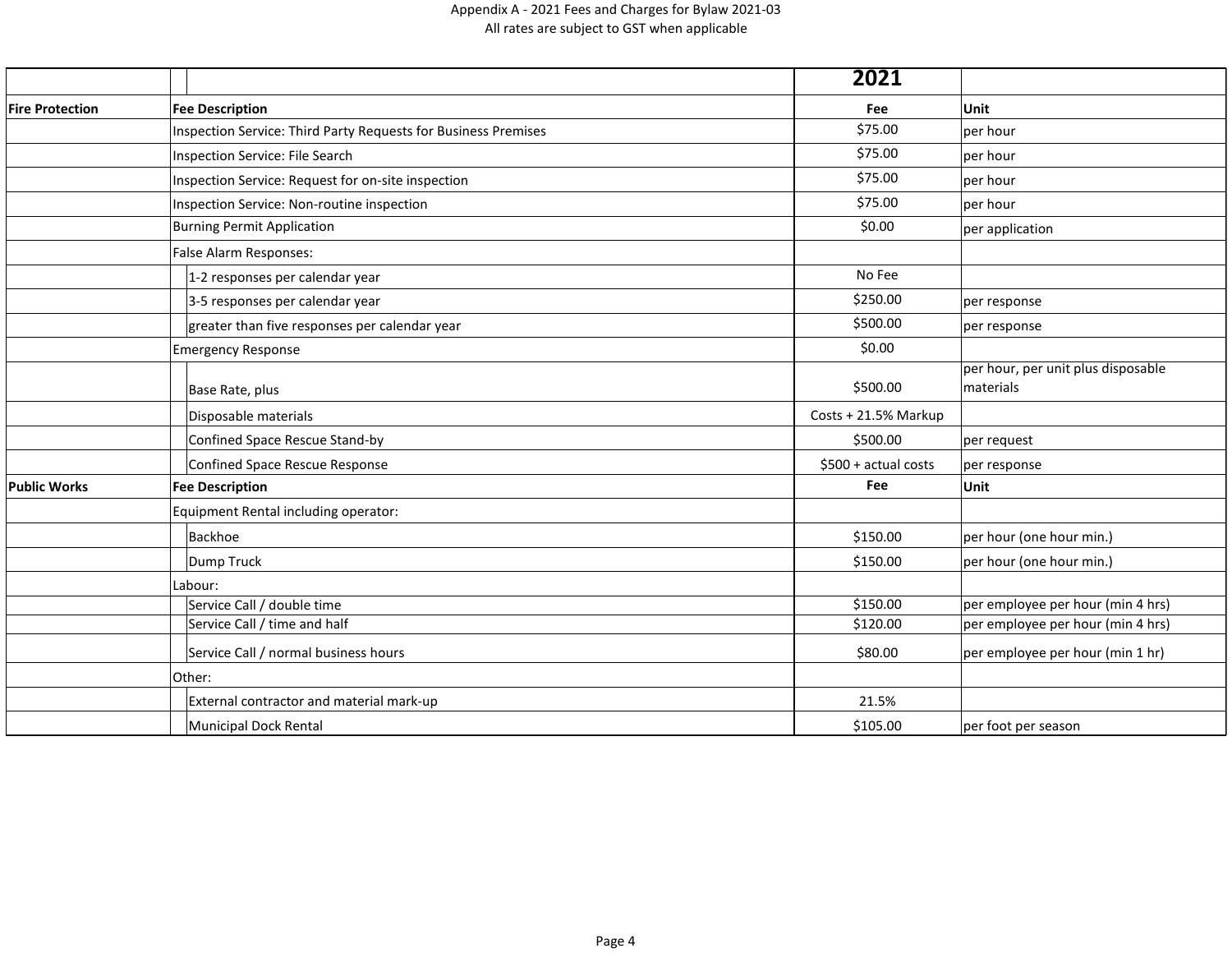|                             |                                                                  | 2021       |                         |
|-----------------------------|------------------------------------------------------------------|------------|-------------------------|
| <b>Recreation and Parks</b> | <b>Fee Description</b>                                           | Fee        | Unit                    |
|                             | Art & Margaret Fry Recreation Centre                             |            |                         |
|                             | Arena Ice Rental - Adult                                         | \$120.00   | hour                    |
|                             | Arena Ice Rental - Youth                                         | \$60.00    | hour                    |
|                             | Arena Ice Rental - Tournament*                                   | \$1,500.00 | per tournament          |
|                             | Arena Ice Rental - Tournament additional hours*                  | \$50.00    | hour                    |
|                             | Change fee                                                       | \$100.00   |                         |
|                             | Locker Rental Fee                                                | \$50.00    | per season              |
|                             | Arena Dry Floor                                                  | \$550.00   | per day or part thereof |
|                             | Arena Dry Floor - Non-profit                                     | \$400.00   | per day or part thereof |
|                             | Arena Kitchen                                                    | \$175.00   | per day or part thereof |
|                             | Arena Kitchen - Non-profit                                       | \$110.00   | per day or part thereof |
|                             | Arena Concession Area                                            | \$45.00    | per day or part thereof |
|                             | Arena - Child Day Pass (3-12 years)                              | \$4.00     | day                     |
|                             | Arena - Chid 10 Punch Pass (3-12 years)                          | \$32.00    | 10 times                |
|                             | Arena - Child Season Pass (3-12 years)                           | \$140.00   | season                  |
|                             | Arena - Youth/Senior Day Pass (13-18 years; 60+)                 | \$5.00     | day                     |
|                             | Arena - Youth/Senior 10 Punch Pass (13-18 years; 60+)            | \$40.00    | 10 times                |
|                             | Arena - Youth/Senior Season Pass (13-18 years; 60+)              | \$180.00   | season                  |
|                             | Arena - Adult Day Pass (19-59 years)                             | \$6.00     | day                     |
|                             | Arena - Adult 10 Punch Pass (19-59 years)                        | \$48.00    | 10 times                |
|                             | Arena - Adult Season Pass (19-59 years)                          | \$210.00   | season                  |
|                             | Arena - Family Day Pass (related & living in one household)      | \$13.00    | day                     |
|                             | Arena - Family 10 Punch Pass (related & living in one household) | \$108.00   | 10 times                |
|                             | Arena - Family Season Pass (related & living in one household)   | \$470.00   | season                  |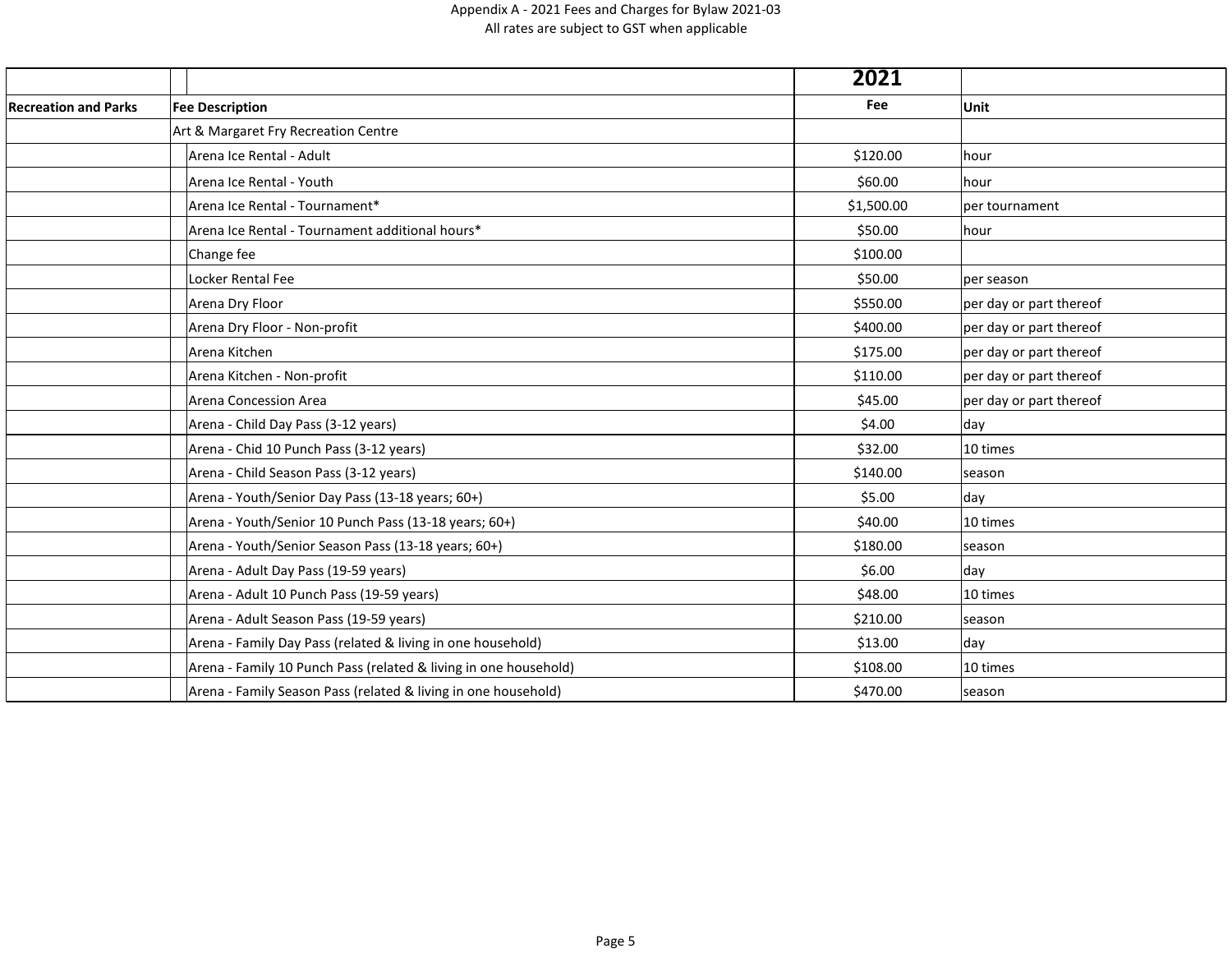|                             |                                                                          | 2021       |                         |
|-----------------------------|--------------------------------------------------------------------------|------------|-------------------------|
| <b>Recreation and Parks</b> | <b>Fee Description</b>                                                   | Fee        | Unit                    |
|                             | Parks & Greenspace                                                       |            |                         |
|                             | Minto or Crocus - Ball Diamond                                           | \$120.00   | per day or part thereof |
|                             | Minto or Crocus - Ball Diamond*                                          | \$850.00   | season                  |
|                             | Crocus - Day Camp                                                        | \$1,200.00 | season                  |
|                             | <b>Crocus - Concession</b>                                               | \$110.00   | per day or part thereof |
|                             | Minto - Concession                                                       | \$150.00   | per day or part thereof |
|                             | Minto - Kitchen or Concession                                            | \$75.00    | per day or part thereof |
|                             | Minto - Program Room - program                                           | \$15.00    | hour                    |
|                             | Minto - Program Room - private event                                     | \$40.00    | first hour              |
|                             |                                                                          |            |                         |
|                             | Minto - Program Room - private event                                     | \$15.00    | each additional hour    |
|                             | Parks or Greenspace*                                                     | \$52.00    | per day or part thereof |
|                             | Gazebo*                                                                  | \$52.00    | per day or part thereof |
|                             | Picnic Shelter*                                                          | \$52.00    | per day or part thereof |
|                             | Community Garden Plot                                                    | \$30.00    | season                  |
|                             | Dawson City Swimming Pool                                                |            |                         |
|                             | Swimming Pool Rental* - under 25 swimmers                                | \$120.00   | hour                    |
|                             | Swimming Pool Rental* - additional fee for 25+ swimmers                  | \$32.00    | hour                    |
|                             | Swimming Pool - Child Day Pass (3-12 years)                              | \$4.00     | day                     |
|                             | Swimming Pool - Chid 10 Punch Pass (3-12 years)                          | \$32.00    | 10 times                |
|                             | Swimming Pool - Child Season Pass (3-12 years)                           | \$140.00   | season                  |
|                             | Swimming Pool - Youth/Senior Day Pass (13-18 years; 60+)                 | \$5.00     | day                     |
|                             | Swimming Pool - Youth/Senior 10 Punch Pass (13-18 years; 60+)            | \$40.00    | 10 times                |
|                             | Swimming Pool - Youth/Senior Season Pass (13-18 years; 60+)              | \$180.00   | season                  |
|                             | Swimming Pool - Adult Day Pass (19-59 years)                             | \$6.00     | day                     |
|                             | Swimming Pool - Adult 10 Punch Pass (19-59 years)                        | \$48.00    | 10 times                |
|                             | Swimming Pool - Adult Season Pass (19-59 years)                          | \$210.00   | season                  |
|                             | Swimming Pool - Family Day Pass (related & living in one household)      | \$13.00    | day                     |
|                             | Swimming Pool - Family 10 Punch Pass (related & living in one household) | \$108.00   | 10 times                |
|                             | Swimming Pool - Family Season Pass (related & living in one household)   | \$470.00   | season                  |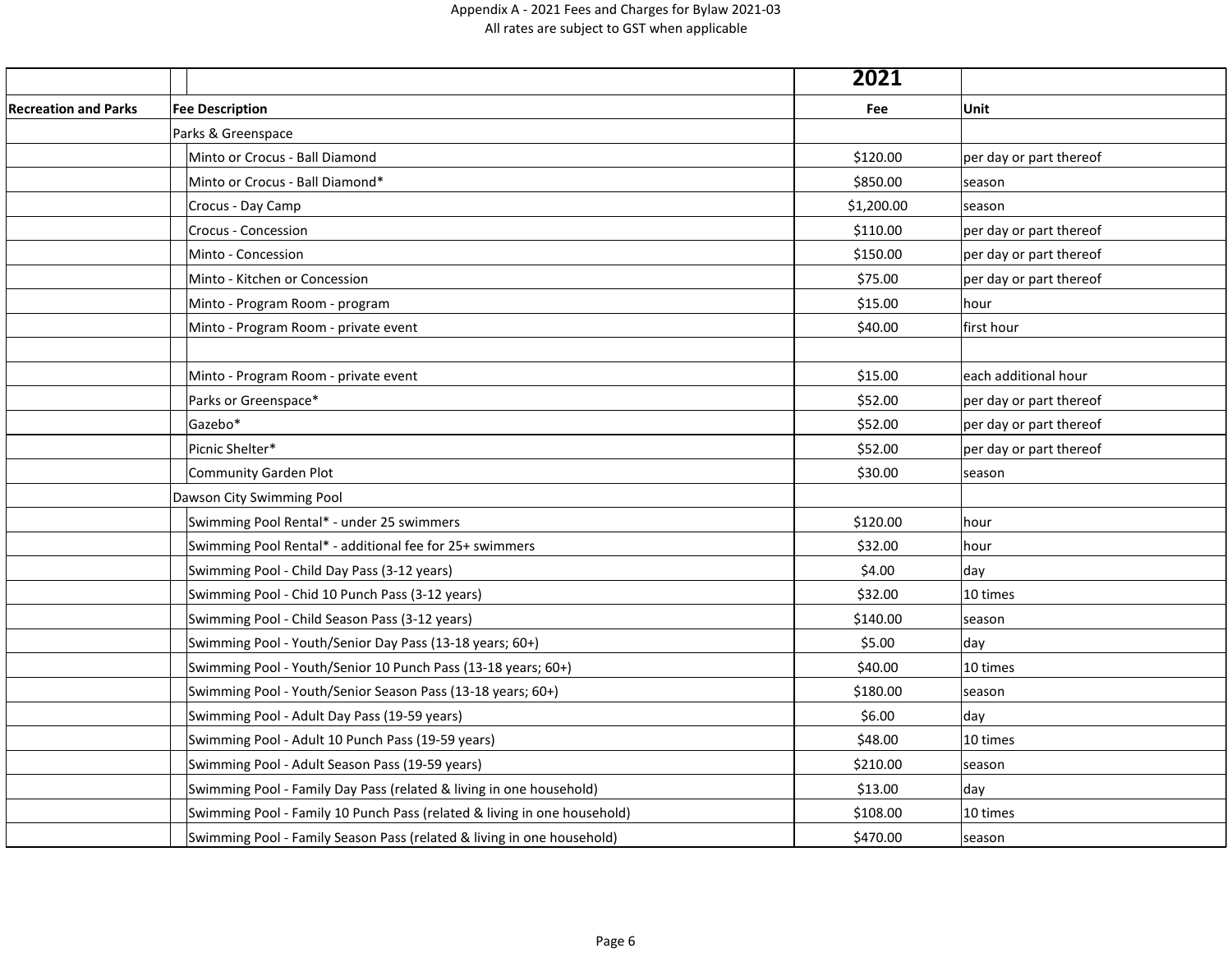|                             |                                                                                                                                                                                     | 2021     |                                    |
|-----------------------------|-------------------------------------------------------------------------------------------------------------------------------------------------------------------------------------|----------|------------------------------------|
| <b>Recreation and Parks</b> | <b>Fee Description</b>                                                                                                                                                              | Fee      | Unit                               |
|                             | <b>Equipment Rental</b>                                                                                                                                                             |          |                                    |
|                             | Cross Country Ski Package*                                                                                                                                                          | \$10.00  | per day or part thereof            |
|                             | Cross Country Ski Package*                                                                                                                                                          | \$20.00  | 3 days                             |
|                             | Cross Country Ski Package*                                                                                                                                                          | \$40.00  | 7 days                             |
|                             | Cross Country Skis, boots or poles                                                                                                                                                  | \$5.00   | per day or part thereof            |
|                             | Snowshoes*                                                                                                                                                                          | \$10.00  | per day or part thereof            |
|                             | Snowshoes*                                                                                                                                                                          | \$15.00  | 3 days                             |
|                             | Coffee Urns                                                                                                                                                                         | \$10.50  | per day or part thereof            |
|                             | Picnic Table                                                                                                                                                                        | \$12.00  | per day or part thereof            |
|                             | <b>Fitness Centre</b>                                                                                                                                                               |          |                                    |
|                             | Fitness Centre*                                                                                                                                                                     | \$7.00   | day                                |
|                             | Fitness Centre*, **                                                                                                                                                                 | \$35.00  | month                              |
|                             | Fitness Centre*, **                                                                                                                                                                 | \$88.00  | 3 months                           |
|                             | Fitness Centre*, **                                                                                                                                                                 | \$165.00 | 6 months                           |
|                             | Fitness Centre*, **                                                                                                                                                                 | \$319.00 | year                               |
|                             | Deposits                                                                                                                                                                            |          |                                    |
|                             | Damage Deposit - Facility                                                                                                                                                           | \$350.00 | fully refundable if conditions met |
|                             | Damage Deposit - Parks or Greenspace                                                                                                                                                | \$100.00 | fully refundable if conditions met |
|                             | Damage Deposit - Equipment                                                                                                                                                          | \$20.00  | fully refundable if conditions met |
|                             | Deposit - Key                                                                                                                                                                       | \$40.00  | fully refundable if conditions met |
|                             | <b>Program Cancellation</b>                                                                                                                                                         | \$10.00  |                                    |
|                             | * indicates a 10% discount for youth, seniors or registered non-profit                                                                                                              |          |                                    |
|                             | ** indicates a 10% discount for residents within the municipal boundary                                                                                                             |          |                                    |
| <b>Single Use Plastics</b>  | <b>Fee Description</b>                                                                                                                                                              |          |                                    |
|                             | Providing a checkout bag, plastic straw or utensils or providing a bag that is not paper or reusable or<br>discouraging the use of a customers own reusable bag or straw or utensil |          |                                    |
|                             | First Offence                                                                                                                                                                       | \$75.00  | per occurance                      |
|                             | Second Offence                                                                                                                                                                      | \$150.00 | per occurance                      |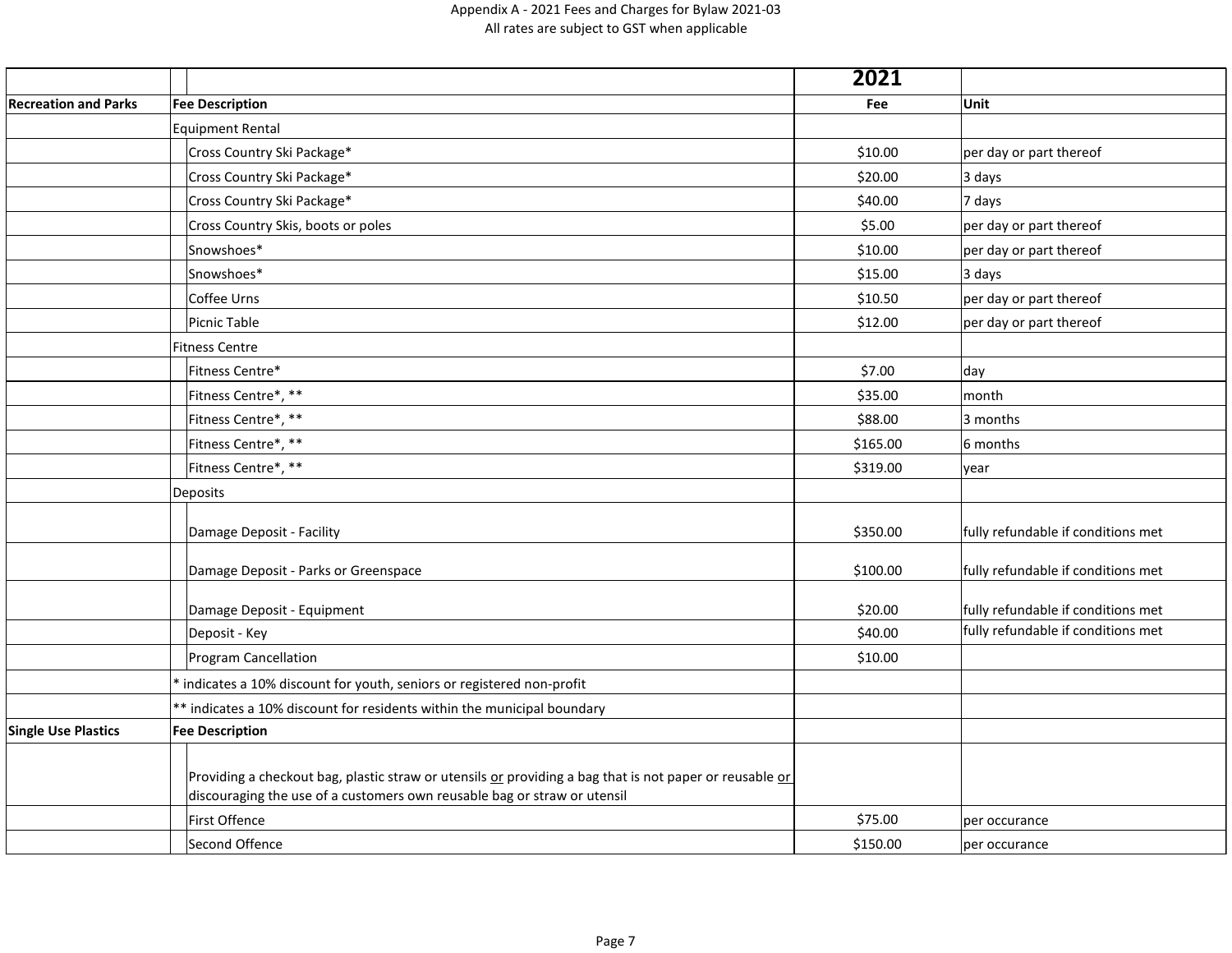|                               |                                                                 | 2021       |                              |
|-------------------------------|-----------------------------------------------------------------|------------|------------------------------|
| <b>Traffic Control</b>        | <b>Fee Description</b>                                          | Fee        | <b>Unit</b>                  |
|                               | Erection of Barriers for Public Utility                         | \$350.00   | occasion                     |
|                               | Road Closure - Daily Fee                                        | \$50.00    | For each day over three days |
|                               | Temporary Road Closure Application Fee                          | \$75.00    | occasion                     |
| <b>Vehicle for Hire</b>       | <b>Fee Description</b>                                          |            |                              |
|                               | Vehicle for Hire License or Renewal                             | \$100.00   | per application              |
|                               | Vehicle for Hire Operator's permit                              | \$30.00    | per application              |
| <b>Waste Management</b>       | <b>Fee Description</b>                                          | Fee        | Unit                         |
|                               | Waste Management Fee - Commerical Space                         | \$300.00   | year                         |
|                               | Waste Management Fee - Institutional Residential                | \$300.00   | year                         |
|                               | Waste Management Fee - Non-vacant Institutional Space           | \$300.00   | year                         |
|                               | Waste Management Fee - Residential Unit (including B&B)         | \$195.00   | vear                         |
|                               | Waste Management Fee - Mobile Refreshment Stands                | \$20.80    | week or portion thereof      |
|                               | Waste Management Fee - Mobile Refreshment Stands                | \$50.70    | month                        |
|                               | Waste Management Fee - Mobile Refreshment Stands                | \$152.10   | season                       |
|                               | Waste Management Fee - Vacant Institutional Commercial Lot      | \$150.00   | year                         |
|                               | Waste Management Fee - Vacant Institutional Residential Lot     | \$150.00   | year                         |
|                               | Waste Management Fee - Vacant Non-Institutional Commercial Lot  | \$120.00   | year                         |
|                               | Waste Management Fee - Vacant Non-Institutional Residential Lot | \$120.00   | year                         |
| <b>Water Delivery Service</b> | <b>Fee Description</b>                                          | Fee        | Unit                         |
|                               | One delivery every two weeks                                    | \$1,166.88 | per year                     |
|                               | One delivery every two weeks                                    | \$97.24    | monthly installment payment  |
|                               | One delivery per week                                           | \$2,333.76 | per year                     |
|                               | One delivery per week                                           | \$194.48   | monthly installment payment  |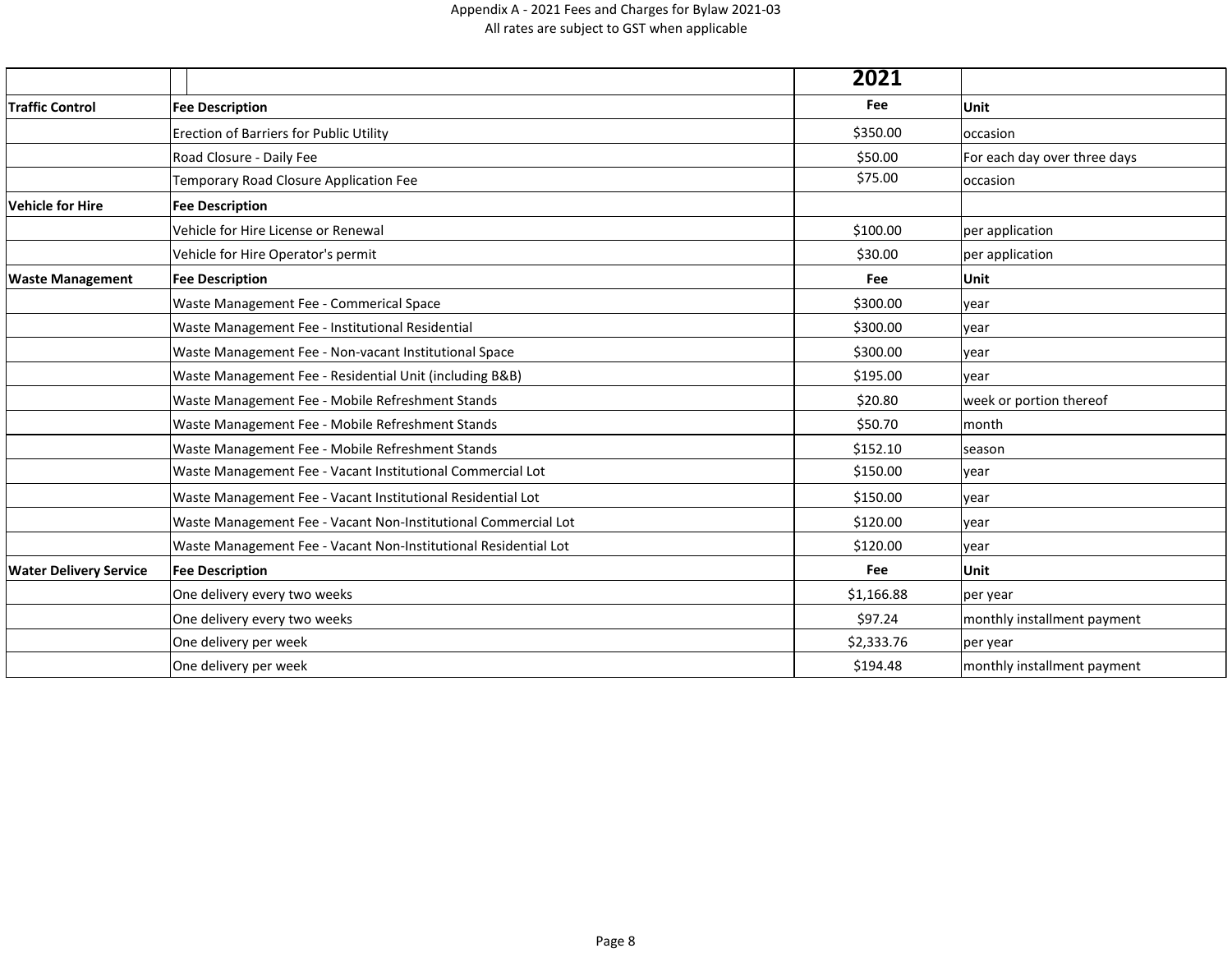|                       |                                                                                       | 2021                                                            |                              |
|-----------------------|---------------------------------------------------------------------------------------|-----------------------------------------------------------------|------------------------------|
| <b>Water Services</b> | <b>Fee Description</b>                                                                | Fee                                                             | Unit                         |
|                       | Private owned/occupied Residential/ Trondek Hwechin residential                       | \$635.59                                                        | per year - paid quarterly    |
|                       | Privately owned/rental Residential - Seinor Discounted                                | \$370.03                                                        | per year                     |
|                       | Privately owned/rental Residential                                                    | \$635.59                                                        | per year - paid quarterly    |
|                       | <b>Commercial Residential</b>                                                         | \$974.40                                                        | per year                     |
|                       | Hotel, motel, Inn, Hostel, Boarding Houses, Bed and Breakfast                         | \$103.66                                                        | per rentable room per year   |
|                       | Non-Residential Cooking Facility - Commercial/Institutional Kitchens                  | \$512.58                                                        | per kitchen per year         |
|                       | Non-Residential Cooking Facility - Community Halls                                    | \$309.58                                                        | per kitchen per year         |
|                       | Non-Residential Cooking Facility - Staff Kitchens                                     | \$157.33                                                        | per kitchen per year         |
|                       | Non-Residential Washroom - Restaurant, Lounge, Bar, Tavern, Casino                    |                                                                 |                              |
|                       | First (2) Units (Refer to Table "A" for unit calculation)                             | \$426.30                                                        | per unit per year            |
|                       | Additional per unit rate for over (2) units (Refer to Table "A" for unit calculation) | \$137.03                                                        | per unit per year            |
|                       | Non-Residential Washroom - Institutional                                              | \$1,141.88                                                      | per washroom per year        |
|                       | Non-Residential Washroom - Commercial and all other Non-Residential                   | \$182.70                                                        | per toilet / urinal per year |
|                       | Non-Residential Laundry Washing Machine - Institutional Washing Machine               | \$1,141.88                                                      | per machine per year         |
|                       | Non-Residential Laundry Washing Machine - Hotel/Motel Washing Machine                 | \$938.88                                                        | per machine per year         |
|                       | Non-Residential Laundry Washing Machine - Hotel/Motel Guest Washing Machine           | \$466.90                                                        | per machine per year         |
|                       | Non-Residential Laundry Washing Machine - other Non-Residential Washing Machine       | \$466.90                                                        | per machine per year         |
|                       | Janitor Room - equiped with water outlet - Institutional                              | \$1,141.88                                                      | per janitorial room per year |
|                       | Janitor Room - equiped with water outlet - Commercial and all other Non-Residential   | \$182.70                                                        | per janitorial room per year |
|                       | R.V. Park/Campground                                                                  | \$86.28                                                         | per serviced space per year  |
|                       | School                                                                                | \$1,020.20                                                      | per classroom per year       |
|                       | Car Wash                                                                              | \$938.88                                                        | per year                     |
|                       | Sewage Disposal Facility                                                              | \$340.03                                                        | per year                     |
|                       | Public Shower & Staff Shower                                                          | \$294.35                                                        | per shower per year          |
|                       | <b>Stand Alone Sink</b>                                                               | \$157.33                                                        | per sink per year            |
|                       | Water-Cooled Air Condition, refrigeration or freezer unit and ice machines            | \$106.58                                                        | per horsepower, per year     |
|                       | Bulk water pick up at pumphouse                                                       | \$3.05                                                          | per cubic metre              |
|                       | Disconnection or reconnection of private water service                                | 1 hr labour + 1 hrs equip. rental                               |                              |
|                       |                                                                                       | including operator + materials<br>OR actual costs, whichever is |                              |
|                       |                                                                                       | greater                                                         |                              |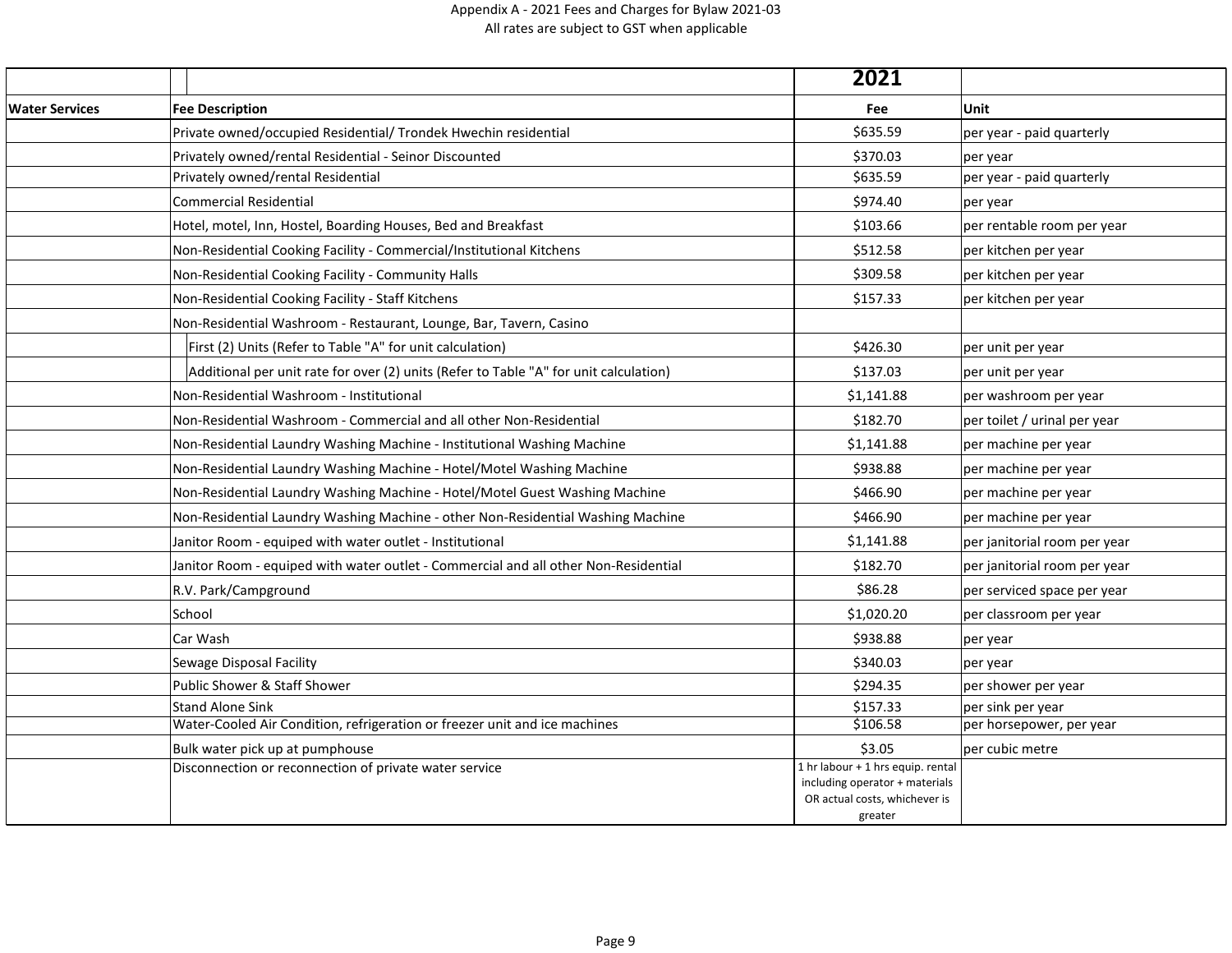|                       |                                                                                       | 2021                                                                                                               |                              |
|-----------------------|---------------------------------------------------------------------------------------|--------------------------------------------------------------------------------------------------------------------|------------------------------|
| <b>Sewer Services</b> | <b>Fee Description</b>                                                                | Fee                                                                                                                | Unit                         |
|                       | Private owned/occupied Residential /Trondek Hwechin residential                       | \$481.82                                                                                                           | per year - paid quarterly    |
|                       | Private owned/occupied Residential - Seinor Discounted                                | \$280.51                                                                                                           |                              |
|                       | Privately owned/rental Residential /Trondek Hwechin residential                       | \$481.82                                                                                                           | per year - paid quarterly    |
|                       | <b>Commercial Residential</b>                                                         | \$741.76                                                                                                           | per year                     |
|                       | Hotel, motel, Inn, Hostel, Boarding Houses, Bed and Breakfast                         | \$77.52                                                                                                            | per rentable room per year   |
|                       | Non-Residential Cooking Facility - Commercial/Institutional Kitchens                  | \$391.49                                                                                                           | per kitchen per year         |
|                       | Non-Residential Cooking Facility - Community Halls                                    | \$236.95                                                                                                           | per kitchen per year         |
|                       | Non-Residential Cooking Facility - Staff Kitchens                                     | \$118.48                                                                                                           | per kitchen per year         |
|                       | Non-Residential Washroom - Restaurant, Lounge, Bar, Tavern, Casino                    |                                                                                                                    |                              |
|                       | First (2) Units (Refer to Table "A" for unit calculation)                             | \$324.52                                                                                                           | per unit per year            |
|                       |                                                                                       |                                                                                                                    |                              |
|                       | Additional per unit rate for over (2) units (Refer to Table "A" for unit calculation) | \$103.02                                                                                                           | per unit per year            |
|                       | Non-Residential Washroom - Institutional                                              | \$870.54                                                                                                           | per washroom per year        |
|                       | Non-Residential Washroom - Commercial and all other Non-Residential                   | \$139.08                                                                                                           | per toilet / urinal per year |
|                       | Non-Residential Laundry Washing Machine - Institutional Washing Machine               | \$870.54                                                                                                           | per machine per year         |
|                       | Non-Residential Laundry Washing Machine - Hotel/Motel Washing Machine                 | \$716.01                                                                                                           | per machine per year         |
|                       | Non-Residential Laundry Washing Machine - Hotel/Motel Guest Washing Machine           | \$355.43                                                                                                           | per machine per year         |
|                       | Non-Residential Laundry Washing Machine - other Non-Residential Washing Machine       | \$355.43                                                                                                           | per machine per year         |
|                       | Janitor Room - equiped with water outlet - Institutional                              | \$870.54                                                                                                           | per janitorial room per year |
|                       | Janitor Room - equiped with water outlet - Commercial and all other Non-Residential   | \$139.08                                                                                                           | per janitorial room per year |
|                       | R.V. Park/Campground                                                                  | \$48.94                                                                                                            | per serviced space per year  |
|                       | School                                                                                | \$775.24                                                                                                           | per classroom per year       |
|                       | Car Wash                                                                              | \$716.01                                                                                                           | per year                     |
|                       | Sewage Disposal Facility                                                              | \$257.56                                                                                                           | per year                     |
|                       | Public Shower & Staff Shower                                                          | \$226.65                                                                                                           | per shower per year          |
|                       | <b>Stand Alone Sink</b>                                                               | \$118.48                                                                                                           | per sink per year            |
|                       | Disconnection or reconnection of private sewer service                                | 2 hrs labour+2 hrs equip. rental<br>including operator +material<br>costs OR actual costs,<br>whichever is greater |                              |